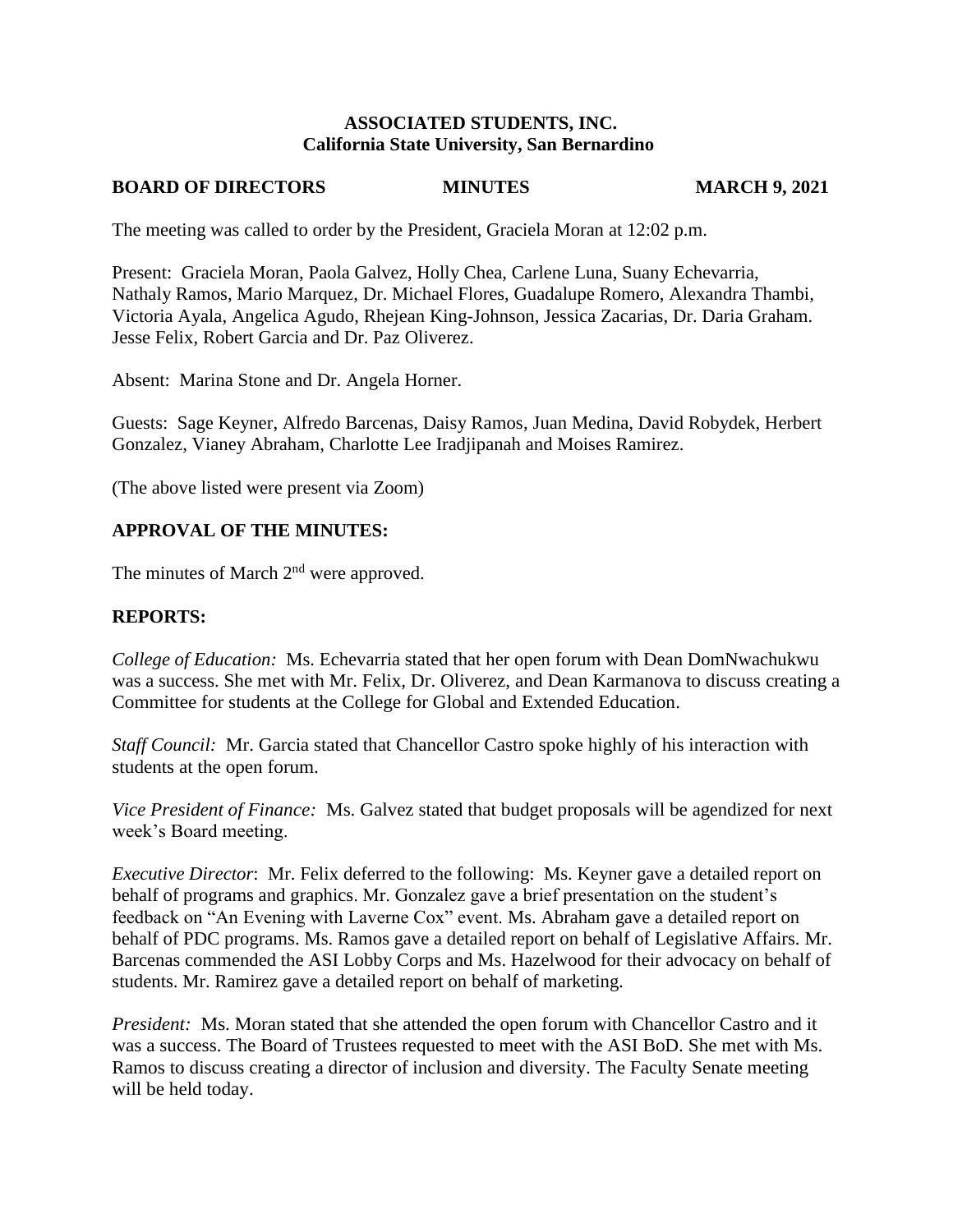# **ADOPTION OF AGENDA:**

The agenda was adopted.

# **OPEN FORUM:**

Charlotte Lee Iradjipanah stated that she attended the open forum with Chancellor Castor and a concern that was not addressed was students with disabilities having a difficult time returning to campus. She recommended that CSUSB introduce the awareness of Title IV and ADA (Americans with Disabilities Act) laws.

## **OLD BUSINESS:**

**Time Certain: BD 19-21 (12:40 p.m.)**

# **BD 19-21 M/S Felix/Ayala: Permission to proceed with the application for CLC Lawyer Referral Services in order to continue to provide legal aid to the campus community.**

Mr. Felix deferred to Mr. Medina.

Mr. Medina explained that the College Legal Clinic was in a shared agreement with CSU Fullerton. They deemed it unnecessary for their campus to have a College Legal Clinic, therefore, ASI CSUSB can no longer operate under them. He stated that in order to move forward with the application, the Board's permission is needed.

Mr. Felix stated that this will allow ASI to think about how the College Legal Clinic operates. He mentioned that they are thinking about partnering with the San Bernardino and Riverside Legal Aid Society for the Palm Desert Campus.

Discussion ensued.

Mr. Marquez inquired into how many students access these services. Mr. Medina stated that an average of 200 students access these services per year. The CLC helps students connect with the right attorneys to help them navigate their situation.

Ms. Ayala inquired whether the CLC helps DACA students. Mr. Medina stated that there are three immigration attorneys who help everyone and not just DACA students. Mr. Felix mentioned that there have been Immigration Attorney Nights which we would like to continue.

Ms. Agudo inquired whether these services are open to all students. Mr. Felix stated that these services are open to all students, faculty, and staff. Faculty and staff are required to pay a fee, however, it is free for students.

Passed (15/1/0).

### **NEW BUSINESS:**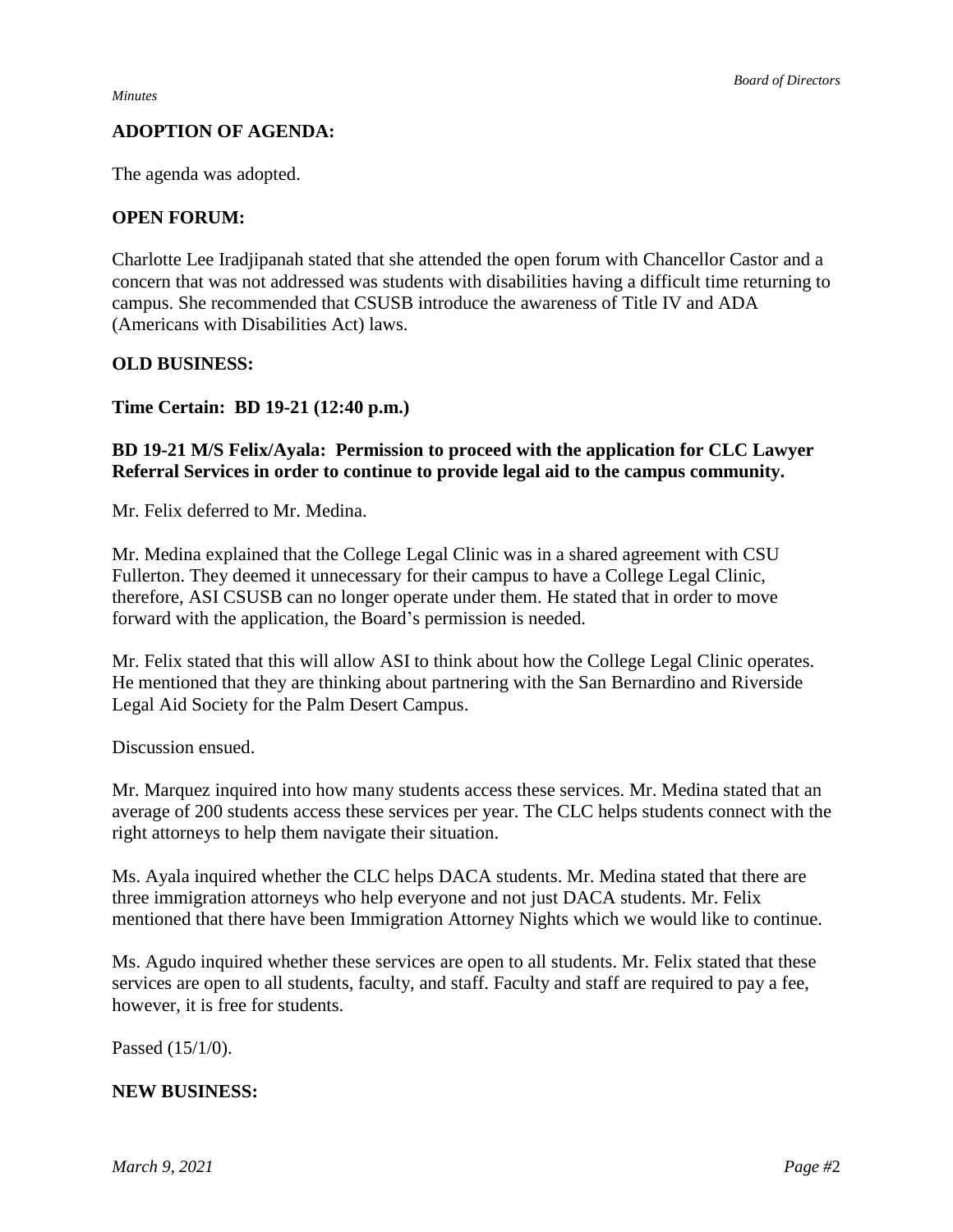*Minutes*

# **BD 20-21 M/S Felix/Ayala: Approval of ASI tax documents.**

Ms. Galvez deferred to Mr. Robydek.

Mr. Robydek, CliftonLarsonAllen LLP gave a brief presentation on the Form 990 Income Tax Return to the Board.

Passed.

# **BD 21-21 M/S Felix/Marquez: Appointment of four Board Members to the Academic Justice working group.**

Ms. Moran explained that the Academic Justice working group will work to create resolutions and letters to voice student concerns regarding academics.

Ms. Agudo spoke in favor of this work group.

Ms. Ayala nominated herself to sit on the working group. Ms. Echevarria seconded the nomination.

Mr. Felix nominated Ms. Galvez to sit on the working group. Ms. Ayala seconded the nomination. The nomination was accepted.

Ms. Echevarria nominated herself to sit on the working group. Ms. Felix seconded the nomination.

Ms. Thambi nominated herself to sit on the working group. Mr. Marquez seconded the nomination.

M/S Echevarria/Felix: To amend the item to read, "Appointment of five Board Members to the Academic Justice working group." Passed (15/0/0).

Ms. Echevarria nominated Ms. Agudo to sit on the working group. Ms. Ayala seconded the nomination. The nomination was accepted.

Vote on motion as amended passed (15/0/0).

# **BD 22-21 M/S Luna/Ayla: Permission to advocate for more traditional sporting events (alcohol, tailgate, etc).**

Ms. Luna stated that the purpose of this item is to encourage students to attend sporting events.

Ms. Echevarria inquired whether additional funding would be requested to increase security and wanted to know what the maximum number of drinks a student 21 and over could consume.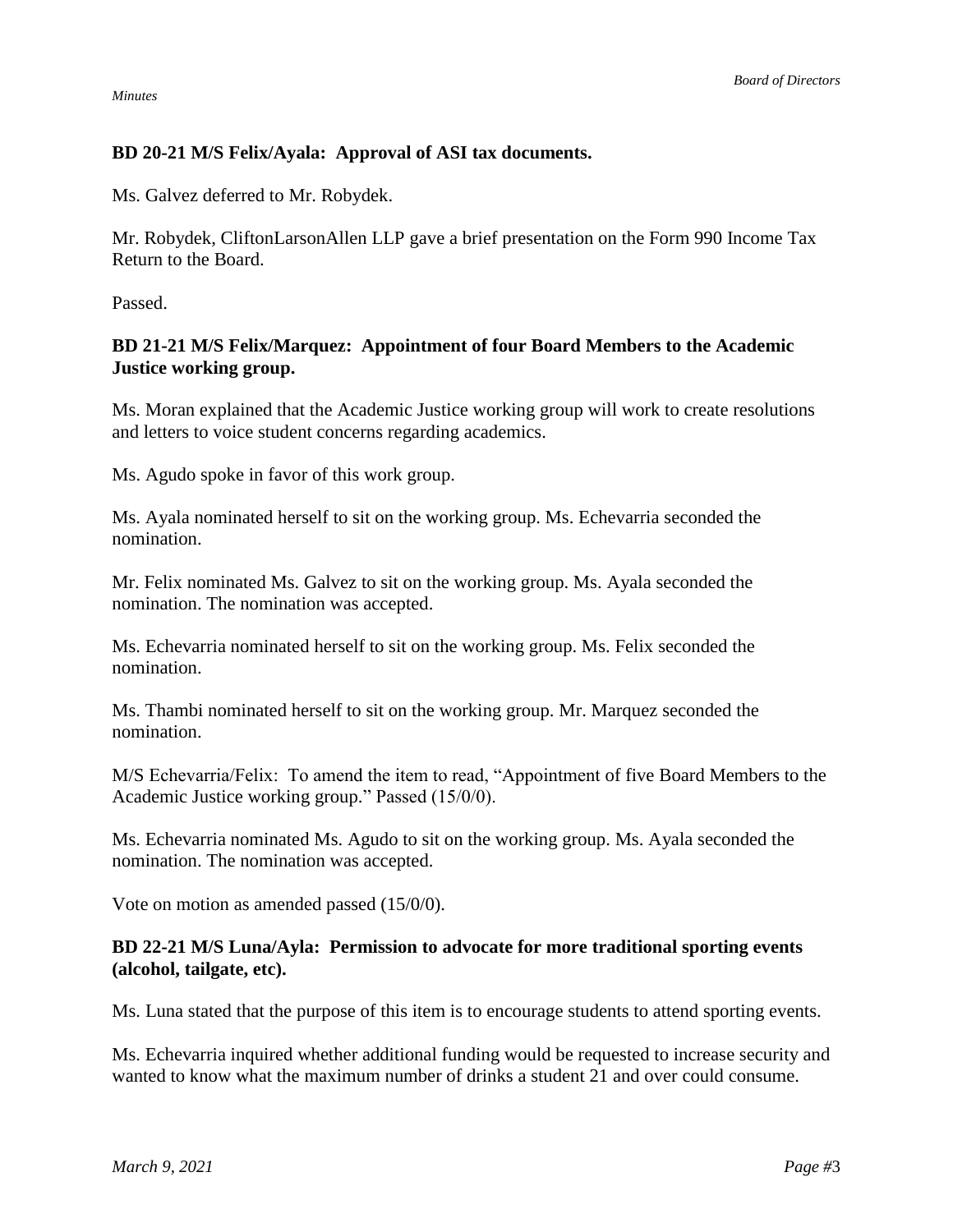### *Minutes*

Ms. Luna stated that it would be similar to the Blue Coyote Pub with a drink limit. She explained that if additional security is needed, then the profits from selling drinks, along with the increase in attendance, may cover those funds.

Mr. Felix recommended that they meet with Risk Management.

Ms. Ayala expressed her concern that allowing students to drink at sporting events might encourage the drinking of minors.

Ms. Luna stated that the drinking of minors is not encouraged, however, this would allow students who are 21 and over to enjoy themselves at sporting events. She explained that checking IDs and adding wrist bands to identify students who are 21 and over could help with the process.

Ms. Ramos stated that at a sporting event everyone who is 21 and over cannot be monitored since students could easily purchase drinks for their underaged friends. This would encourage underage drinking due to the exposure. Ms. Luna stated that she understands the situation, however, minors are going to drink off campus and if this is allowed, it provides an environment to those 21 and over.

Mr. Garcia spoke in favor of this item since it promotes responsibility. He recommended that they meet with Risk Management.

Ms. King-Johnson inquired into the location of the tailgates. Ms. Luna stated that if permission is given then they would be held in the parking lot.

Discussion ensued.

Dr. Oliverez recommended that they investigate what other campuses are doing since it is important to look at research when making a decision.

Mr. Felix stated that ensuring students' safety is a priority.

Mr. Marquez spoke in favor of this item since it would allow graduate students to spend more time on campus.

Dr. Graham expressed her concern with connecting alcohol to school spirit.

Ms. Luna stated that if permission is granted, allowing alcohol at sporting events would be done responsibly and in a safe manner with drink limits and wrist bands for students who are 21 and over.

M/S Luna/Echevarria: To table BD 22-21 until next week's meeting. Passed unanimously.

**BD 23-21 M/S Felix/Ayala: Permission to allocate \$10,000.00 from Horatio Alger Scholarship to ASI COVID-19 Relief Scholarship.**